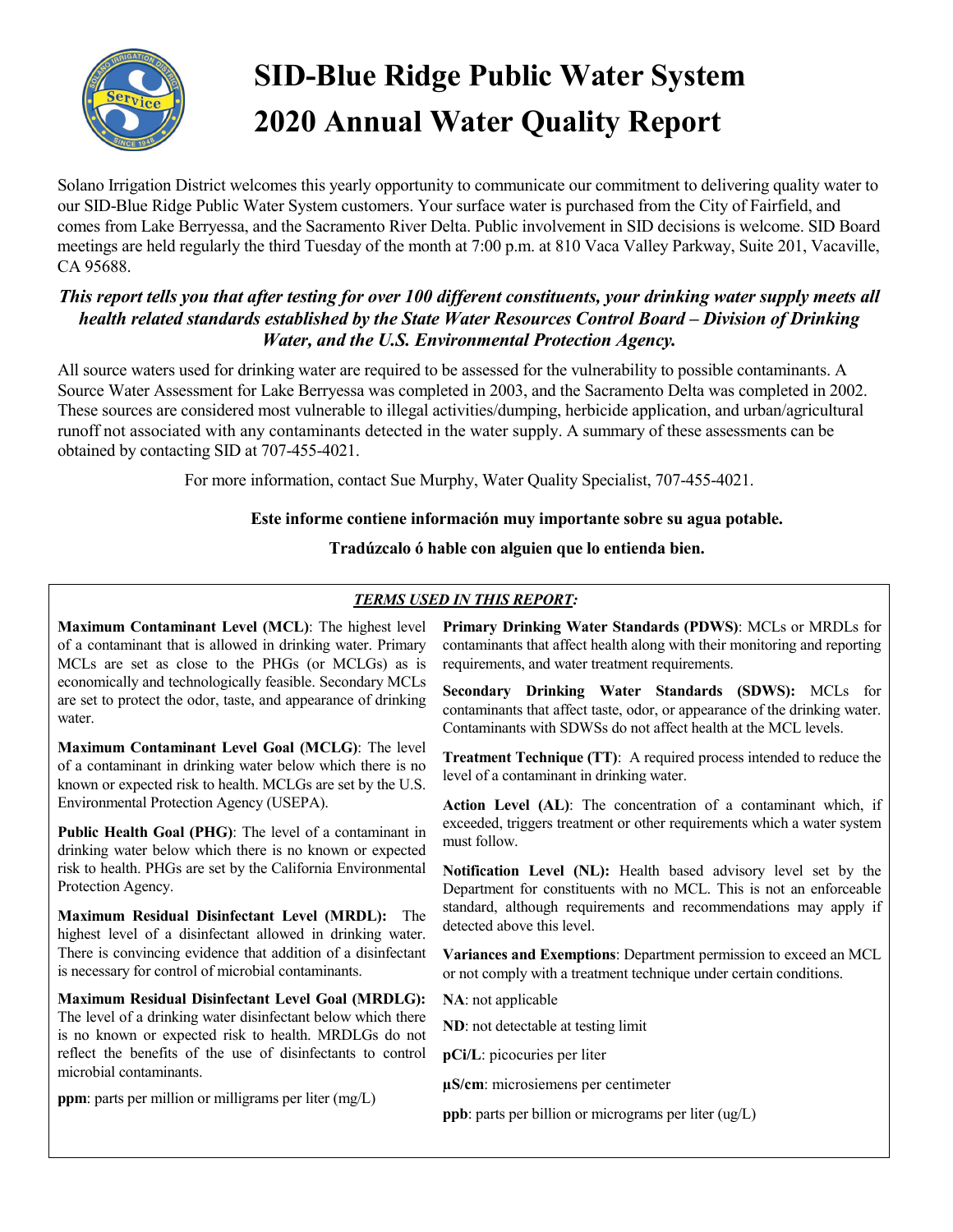#### *2020 Annual Water Quality Report Page 2 of 4*

**The sources of drinking water** (both tap water and bottled water) include rivers, lakes, streams, ponds, reservoirs, springs, and wells. As water travels over the surface of the land or through the ground, it dissolves naturally-occurring minerals and, in some cases, radioactive material, and can pick up substances resulting from the presence of animals or from human activity.

## **Contaminants that may be present in source water include:**

- *Microbial contaminants*, such as viruses and bacteria that may come from sewage treatment plants, septic systems, agricultural livestock operations, and wildlife.
- *Inorganic contaminants*, such as salts and metals, that can be naturally-occurring or result from urban stormwater runoff, industrial or domestic wastewater discharges, oil and gas production, mining, or farming.
- *Pesticides and herbicides*, which may come from a variety of sources such as agriculture, urban stormwater runoff, and residential uses.
- *Organic chemical contaminants*, including synthetic and volatile organic chemicals that are byproducts of industrial processes and petroleum production, and can also come from gas stations, urban stormwater runoff, agricultural application, and septic systems.
- *Radioactive contaminants*, which can be naturally-occurring or be the result of oil and gas production and mining activities.

**In order to ensure that tap water is safe to drink**, USEPA and the State Water Resources Control Board – Division of Drinking Water (DDW) prescribe regulations that limit the amount of certain contaminants in water provided by public water systems. DDW regulations also establish limits for contaminants in bottled water that must provide the same protection for public health.

**Tables below list all of the drinking water contaminants that were detected during the most recent sampling for the constituent**. The presence of these contaminants in the water does not necessarily indicate that the water poses a health risk. DDW allows systems to monitor for certain contaminants less than once per year because the concentrations of these contaminants do not change frequently.

| TABLE 1 - SAMPLING RESULTS SHOWING THE DETECTION OF COLIFORM BACTERIA |                                     |                                         |                                                                                                                              |     |               |                                                                                                                                        |  |  |
|-----------------------------------------------------------------------|-------------------------------------|-----------------------------------------|------------------------------------------------------------------------------------------------------------------------------|-----|---------------|----------------------------------------------------------------------------------------------------------------------------------------|--|--|
| Microbiological<br><b>Constituents</b>                                | <b>Highest No.</b><br>of detections | No. of<br>months<br>in<br>violation     | MCL                                                                                                                          |     | <b>MCLG</b>   | <b>Typical Source of Bacteria</b>                                                                                                      |  |  |
| Total Coliform Bacteria                                               | (In a mo.)<br>0                     | $\Omega$                                | More than 1 sample in a<br>month with a detection                                                                            |     | $\theta$      | Naturally present in the environment                                                                                                   |  |  |
| E. coli                                                               | (In the year)<br>$\theta$           | $\theta$                                | A routine sample and a repeat<br>sample detect total coliform<br>and either sample also detects<br>fecal coliform or E. coli |     | $\theta$      | Human and animal fecal waste                                                                                                           |  |  |
|                                                                       |                                     |                                         |                                                                                                                              |     |               | <b>TABLE 2 - CUSTOMER TAP SAMPLING RESULTS FOR LEAD AND COPPER</b>                                                                     |  |  |
| <b>Lead and Copper</b><br>(reporting units)                           | No. of<br>samples<br>collected      | 90 <sup>th</sup><br>percentile<br>level | No. of sites<br>exceeding AL                                                                                                 | AI. | <b>PHG</b>    | <b>Typical Source of Constituents</b>                                                                                                  |  |  |
| Lead (ppb)<br>7/21/2020                                               | 5                                   | ND                                      | $\Omega$                                                                                                                     | 15  | $\mathcal{L}$ | Internal corrosion of household water<br>plumbing systems; discharges from<br>industrial manufacturers; erosion of natural<br>deposits |  |  |
| Copper (ppm)<br>7/21/2020                                             | 5                                   | 0.22                                    | $\theta$                                                                                                                     | 1.3 | 0.30          | Internal corrosion of household water<br>plumbing systems; erosion of natural<br>deposits; leaching from wood preservatives            |  |  |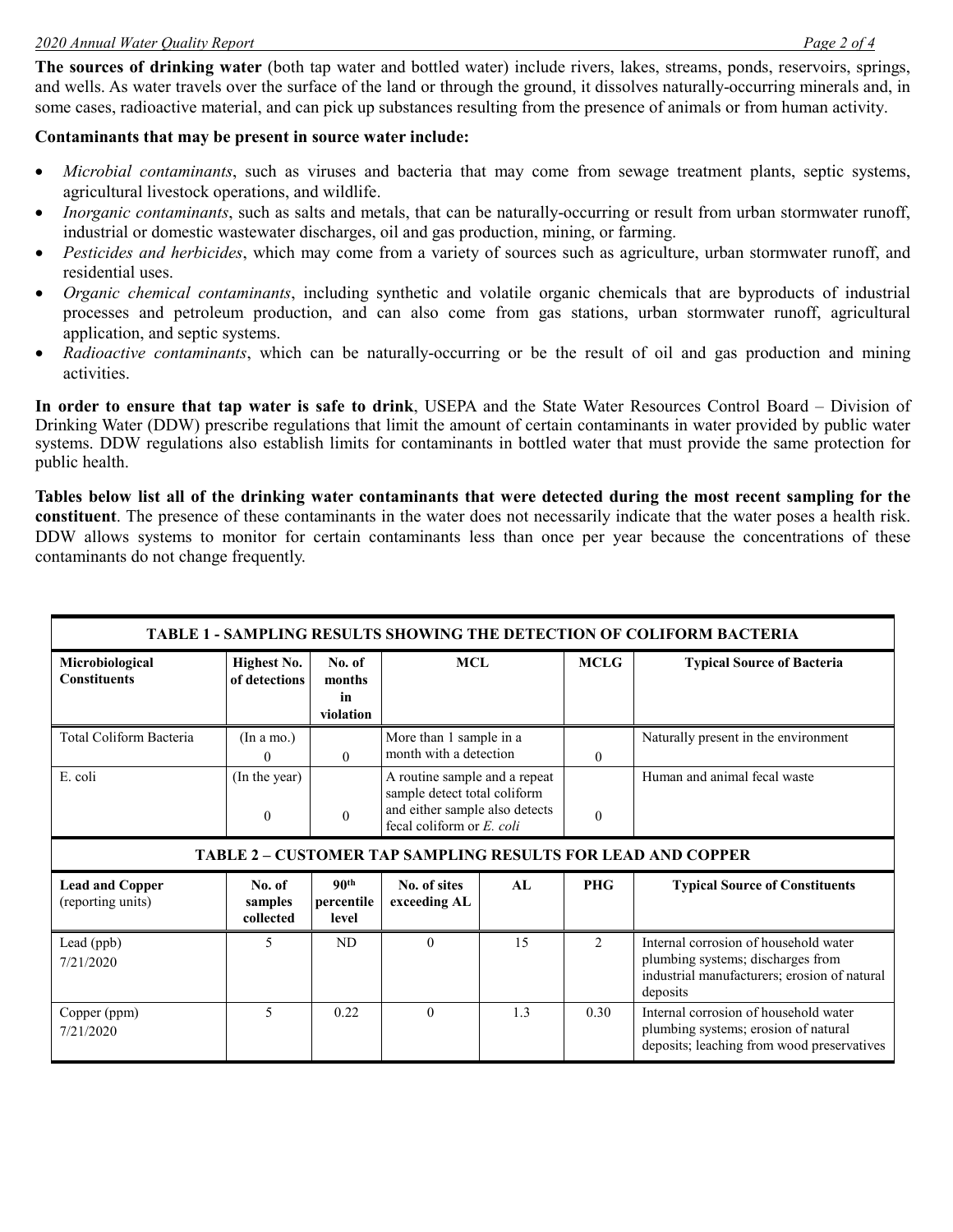| <b>TABLE 3 - SAMPLING RESULTS FOR SODIUM AND HARDNESS IN SOURCE</b>                    |                       |                            |                                      |                                   |                                          |                                                                                      |  |  |
|----------------------------------------------------------------------------------------|-----------------------|----------------------------|--------------------------------------|-----------------------------------|------------------------------------------|--------------------------------------------------------------------------------------|--|--|
| Constituent<br>(reporting units)                                                       | <b>Sample</b><br>Date | Average<br><b>Detected</b> | <b>Range of</b><br><b>Detections</b> | <b>MCL</b>                        | <b>PHG</b><br>(MCLG)                     | <b>Typical Source of Constituent</b>                                                 |  |  |
| Sodium (ppm)                                                                           | Quarterly<br>2020     | 25                         | 18-31                                | None                              | None                                     | Generally found in ground & surface water                                            |  |  |
| Hardness (ppm)                                                                         | Quarterly<br>2020     | 127                        | 62-178                               | None                              | None                                     | Generally found in ground & surface water                                            |  |  |
| TABLE 4 - DETECTION OF CONSTITUENT WITH A PRIMARY DRINKING WATER STANDARD IN SOURCE    |                       |                            |                                      |                                   |                                          |                                                                                      |  |  |
| Constituent<br>(reporting units)                                                       | <b>Sample</b><br>Date | Average<br><b>Detected</b> | <b>Range of</b><br><b>Detections</b> | <b>MCL</b><br>[MRDL]              | PHG<br>(MCLG)<br>[MRDLG]                 | <b>Typical Source of Constituent</b>                                                 |  |  |
| Aluminum (ppm)                                                                         | Quarterly<br>2020     | 0.04                       | $0.02 - 0.10$                        | $\mathbf{1}$                      | 0.6                                      | Erosion of natural deposits; residue from<br>some surface water treatment processes  |  |  |
| Fluoride (ppm)                                                                         | Quarterly<br>2020     | 0.73                       | $0.63 - 0.83$                        | 2.0                               | $\mathbf{1}$                             | Erosion of natural deposits; water<br>additive which promotes strong teeth           |  |  |
| Disinfection Byproducts, Disinfectant Residuals, and Disinfection Byproduct Precursors |                       |                            |                                      |                                   |                                          |                                                                                      |  |  |
| TTHMs (Total<br>Trihalomethanes) (ppb)                                                 | Quarterly<br>2020     | 77                         | 62-84                                | 80 <sup>1</sup>                   | NA                                       | By-product of drinking water<br>chlorination                                         |  |  |
| Haloacetic Acids (ppb)                                                                 | Quarterly<br>2020     | 21                         | 15-29                                | $60^{1}$                          | NA                                       | By-product of drinking water<br>chlorination                                         |  |  |
| Chlorine (ppm)                                                                         | Monthly<br>2020       | 0.95                       | $0.21 - 1.47$                        | $[MRDL =$<br>$4.0$ (as<br>$Cl2$ ] | $[MRDLG =$<br>$4$ (as Cl <sub>2</sub> )] | Drinking water disinfectant added for<br>treatment                                   |  |  |
| TABLE 5 - DETECTION OF CONSTITUENT WITH A SECONDARY DRINKING WATER STANDARD IN SOURCE  |                       |                            |                                      |                                   |                                          |                                                                                      |  |  |
| Constituent<br>(reporting units)                                                       | <b>Sample</b><br>Date | Average<br><b>Detected</b> | <b>Range of</b><br><b>Detections</b> | <b>MCL</b>                        | <b>PHG</b><br>(MCLG)                     | <b>Typical Source of Constituent</b>                                                 |  |  |
| Aluminum (ppm)                                                                         | Quarterly<br>2020     | 0.04                       | $ND-0.10$                            | 0.2                               | NA                                       | Erosion of natural deposits; residual from<br>some surface water treatment processes |  |  |
| Chloride (ppm)                                                                         | Quarterly<br>2020     | 15                         | 10.0-26.5                            | 500                               | NA                                       | Runoff/leaching from natural deposits;<br>seawater influence                         |  |  |
| Odor (units)                                                                           | Quarterly<br>2020     | 1.4                        | $ND-1.4$                             | 3                                 | NA                                       | Naturally-occurring organic materials                                                |  |  |
| Specific Conductance<br>$(\mu S/cm)$                                                   | Quarterly<br>2020     | 349                        | 238-489                              | 1600                              | $\rm NA$                                 | Substances that form ions when in water;<br>seawater influence                       |  |  |
| Sulfate (ppm)                                                                          | Quarterly<br>2020     | 32.8                       | 24.3-41.6                            | 500                               | $\rm NA$                                 | Runoff/leaching from natural deposits;<br>industrial wastes                          |  |  |
| <b>Total Dissolved Solids</b><br>(ppm)                                                 | Quarterly<br>2020     | 211                        | 188-241                              | 1000                              | <b>NA</b>                                | Runoff/leaching from natural deposits                                                |  |  |
| Turbidity (units)                                                                      | Quarterly<br>2020     | 0.05                       | $0.04 - 0.08$                        | 5                                 | NA                                       | Soil runoff                                                                          |  |  |

(1) Compliance is based on a locational running annual average (LRAA).